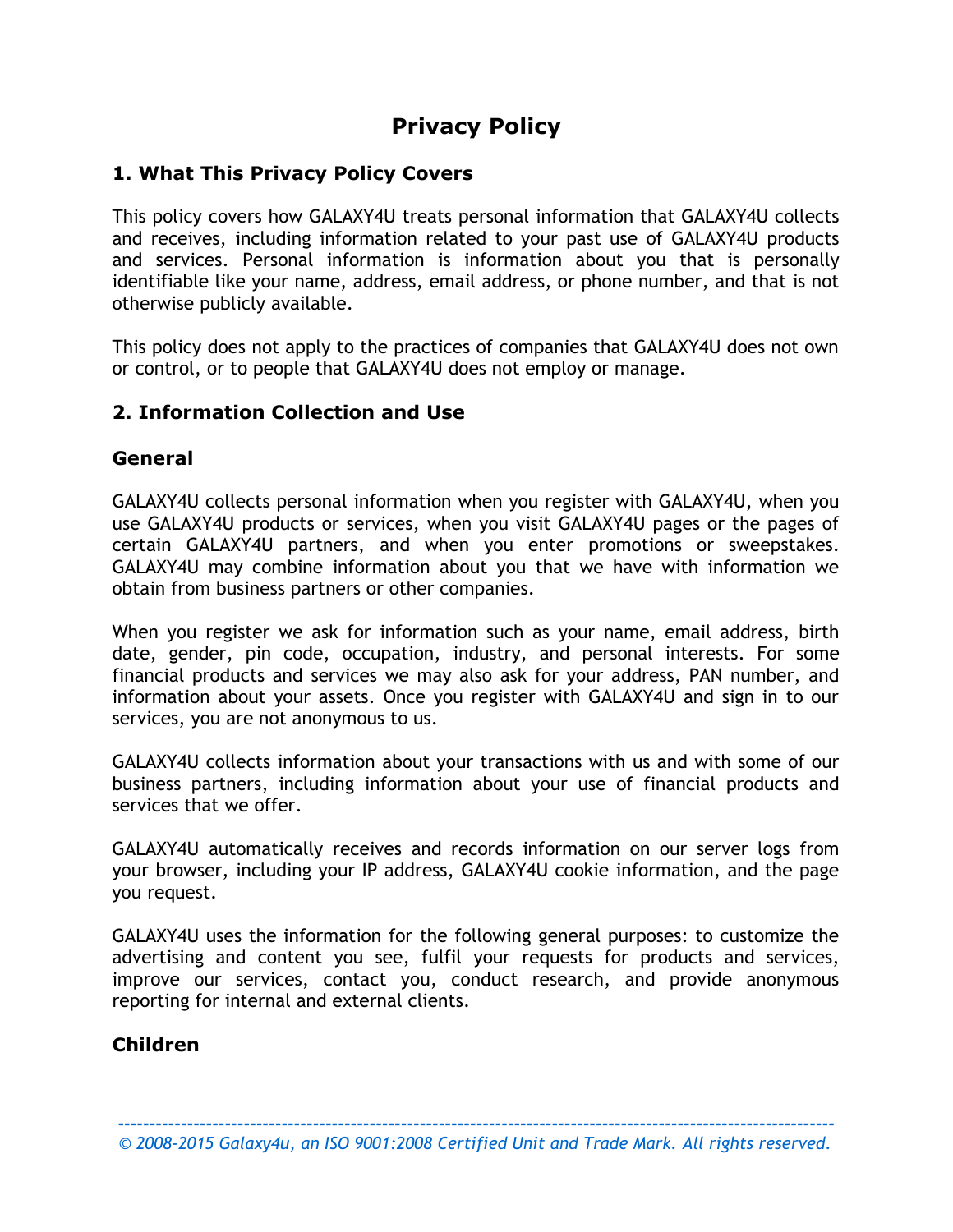When a child under age 13 attempts to register with GALAXY4U, we ask that he or she have a parent or guardian create a GALAXY4U Family Account to obtain parental permission.

GALAXY4U will not contact children under age 13 about special offers or for marketing purposes without a parent's permission.

GALAXY4U does not ask a child under age 13 for more personal information, as a condition of participation, than is reasonably necessary to participate in a given activity or promotion.

#### **3. Information Sharing and Disclosure**

GALAXY4U does not rent, sell, or share personal information about you with other people or nonaffiliated companies except to provide products or services you've requested, when we have your permission, or under the following circumstances:

We provide the information to trusted partners who work on behalf of or with GALAXY4U under confidentiality agreements. These companies may use your personal information to help GALAXY4U communicate with you about offers from GALAXY4U and our marketing partners. However, these companies do not have any independent right to share this information.

We have a parent's permission to share the information if the user is a child under age 13. Parents have the option of allowing GALAXY4U to collect and use their child's information without consenting to GALAXY4U sharing of this information with people and companies who may use this information for their own purposes;

We respond to summons, court orders, or legal process, or to establish or exercise our legal rights or defend against legal claims;

We believe it is necessary to share information in order to investigate, prevent, or take action regarding illegal activities, suspected fraud, situations involving potential threats to the physical safety of any person, violations of GALAXY4U's terms of use, or as otherwise required by law.

We transfer information about you if GALAXY4U is acquired by or merged with another company. In this event, GALAXY4U will notify you before information about you is transferred and becomes subject to a different privacy policy.

GALAXY4U displays targeted advertisements based on personal information. Advertisers (including ad serving companies) may assume that people who interact with, view, or click on targeted ads meet the targeting criteria – for example, women ages 18-24 from a particular geographic area.

GALAXY4U does not provide any personal information to the advertiser when you interact with or view a targeted ad. However, by interacting with or viewing an ad

**------------------------------------------------------------------------------------------------------------------** *© 2008-2015 Galaxy4u, an ISO 9001:2008 Certified Unit and Trade Mark. All rights reserved.*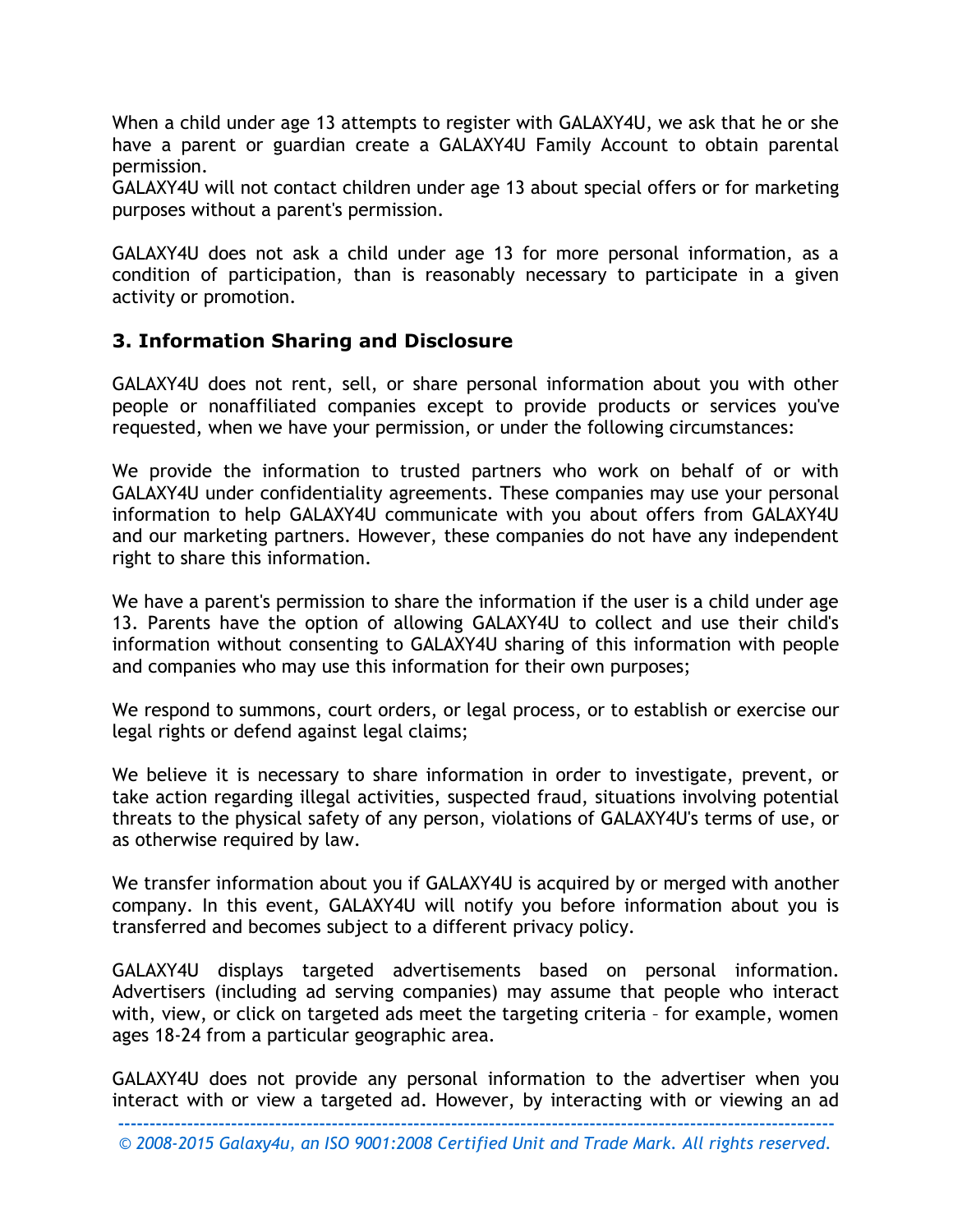you are consenting to the possibility that the advertiser will make the assumption that you meet the targeting criteria used to display the ad.

GALAXY4U advertisers include financial service providers (such as banks, insurance agents, stock brokers and mortgage lenders) and non-financial companies (such as stores, airlines, and software companies).

#### **4. Cookies**

GALAXY4U may set and access GALAXY4U cookies on your computer.

GALAXY4U lets other companies that show advertisements on some of our pages set and access their cookies on your computer. Other companies' use of their cookies is subject to their own privacy policies, not this one. Advertisers or other companies do not have access to GALAXY4U's cookies.

GALAXY4U uses web beacons to access GALAXY4U cookies inside and outside our network of web sites and in connection with GALAXY4U products and services.

## **5. Your Ability to Edit and Delete Your Account Information and Preferences**

#### **General**

You can edit your GALAXY4U Account Information, including your marketing preferences, at any time.

New categories of marketing communications may be added to the Marketing Preferences page from time to time. Users who visit this page can opt out of receiving future marketing communications from these new categories or they can unsubscribe by following instructions contained in the messages they receive.

Certain communications from GALAXY4U, such as service announcements, administrative messages and the GALAXY4U Newsletter, are considered part of GALAXY4U membership and you may not opt out of receiving them.

You can delete your GALAXY4U account by visiting our Account Deletion page.

## **Children**

Parents can review, edit, and delete information relating to their child's GALAXY4U account using tools offered by GALAXY4U Family Accounts.

If a parent chooses not to allow us to further collect or use a child's information, parents enrolled in GALAXY4U Family Accounts can delete their child's account by signing into that child's account and then visiting our Account Deletion page.

**------------------------------------------------------------------------------------------------------------------**

*© 2008-2015 Galaxy4u, an ISO 9001:2008 Certified Unit and Trade Mark. All rights reserved.*